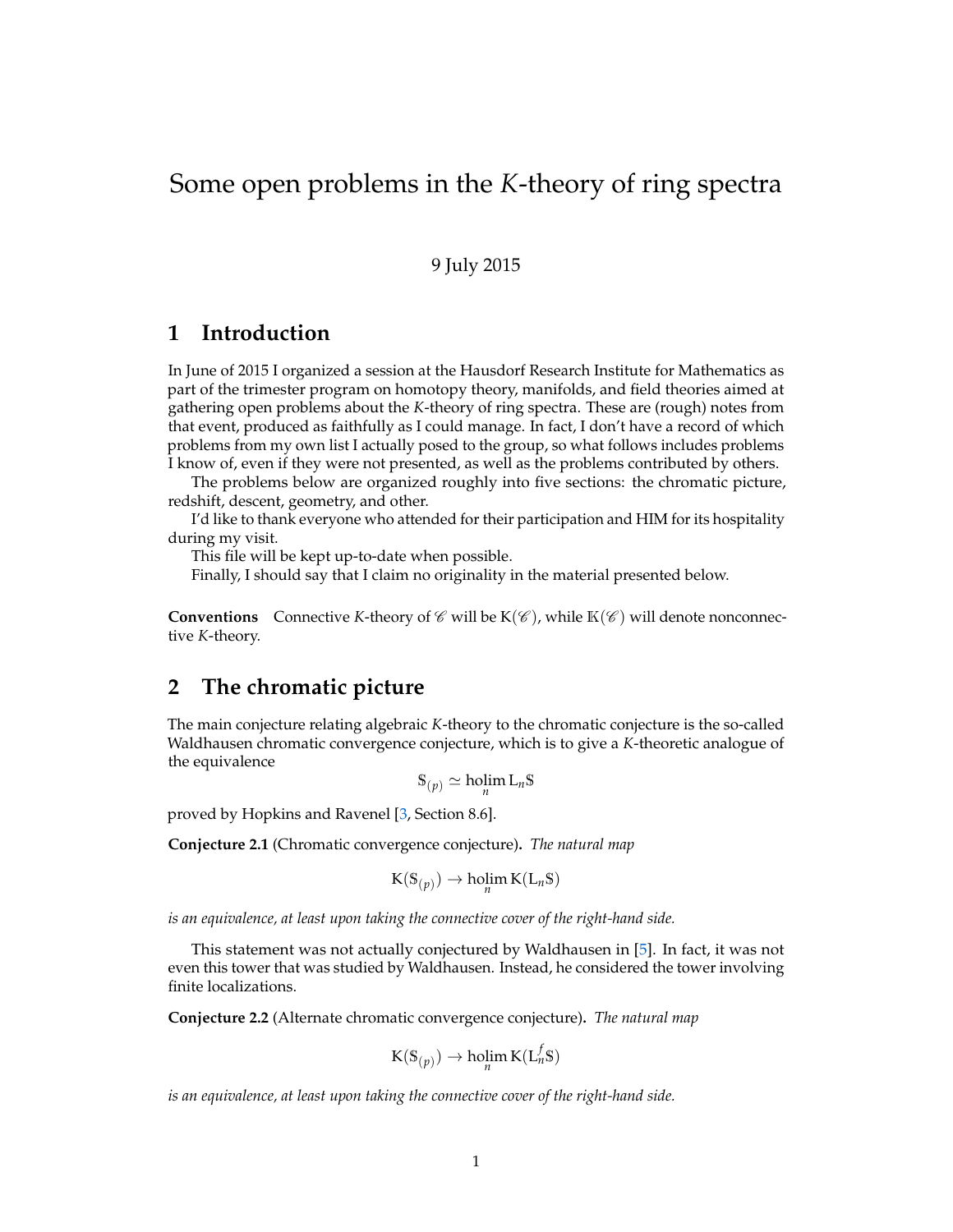McClure and Staffeldt proved in [\[2\]](#page-2-2) a version of Conjecture [2.1:](#page-0-0) the natural map

$$
K(S_{(p)}) \to \underset{n}{\text{holim}}\, K(\tau_{\geq 0}L_n S)
$$

is an equivalence.

There are fiber sequences appropriate to both *K*-theory towers.

**Theorem 2.3.** *There are fiber sequences*

$$
K(M_n) \to K(L_n\mathbb{S}) \to K(L_{n-1}\mathbb{S})
$$

*for*  $n \geq 1$ , where  $M_n$  denotes the *nth monochromatic layer* (at the prime p). Specifically,  $M_n$  can be *identified with the compact objects in*  $L_{K(n)}Mod_S$ .

**Theorem 2.4.** *There are fiber sequences*

$$
K(E) \to K(L_n^fS) \to K(L_{n-1}^fS)
$$

*for*  $n \geq 1$ *, where E is the endomorphism algebra spectrum* 

$$
\mathrm{End}_{\mathrm{L}_{n}^{f}\mathrm{S}}(\mathrm{L}_{n}^{f}\mathrm{F}(n)).
$$

*Here,* F(*n*) *denotes a finite type n spectrum.*

Basically nothing is known about the Waldhausen's conjecture. I think it would be illuminated to study various parts of the problem.

**Problem 2.5.** *Prove that Waldhausen's conjecture is true in* rational *K-theory.*

For example, since  $M_n$  is a *p*-torsion category, one might wonder if  $K(M_n)_{\mathbb{Q}} \simeq 0$  for  $n \geq 1$ .

**Problem 2.6.** *Study the first interesting fiber sequence:*

$$
K(M_1)\to K(L_1\mathbb{S})\to K(\mathbb{Q}).
$$

*The first two terms are the K-theories of* nonconnective *rings. Nevertheless, perhaps something interesting can be found by using trace methods.*

#### **3 Redshift**

While redshift is also about chromatic phenomena, it predicts a much closer connection between the chromatic level of a ring spectrum  $A$  and of  $K(A)$ . It is related to Waldhausen's conjecture, but I don't think there are strong implications in either direction. I don't know exactly what form the so-called redshift conjecture should take. An account of Rognes can be found in [\[4\]](#page-2-3). One idea is the following.

**Conjecture 3.1.** *If*  $L_{K(n)}A \neq 0$ *, then*  $L_{K(n+1)}K(A) \neq 0$ *.* 

**Question 3.2** (Contributed by Akhil Mathew)**.** What is the chromatic height of K(*τ*≤*n*S)?

**Question 3.3.** Is  $K^{(n)}(\mathbb{Z})$  of height *n*? Here,  $K^{(n)}$  denotes *n*-times itereated *K*-theory.

Ausoni has proved [\[1\]](#page-2-4) that  $L_{K(3)}K(KU) \simeq 0$  for  $p \geq 5$ . This was proved by showing that K(KU) supports a *v*2-self map. Mathew-Naumann-Noel showed (in forthcoming work) that  $L_{K(3)}K(KU) \simeq 0$  for  $p = 2,3,5$  by showing that KU satisfies Artin induction for rank 2 elementary abelian *p*-groups at these primes.

**Question 3.4.** Does the fact that KU satisfies Artin induction for rank 2 elementary abelian *p*-groups but not rank 1 elementary abelian *p*-groups imply that  $L_{K(2)}K(KU)$  is not contractible?